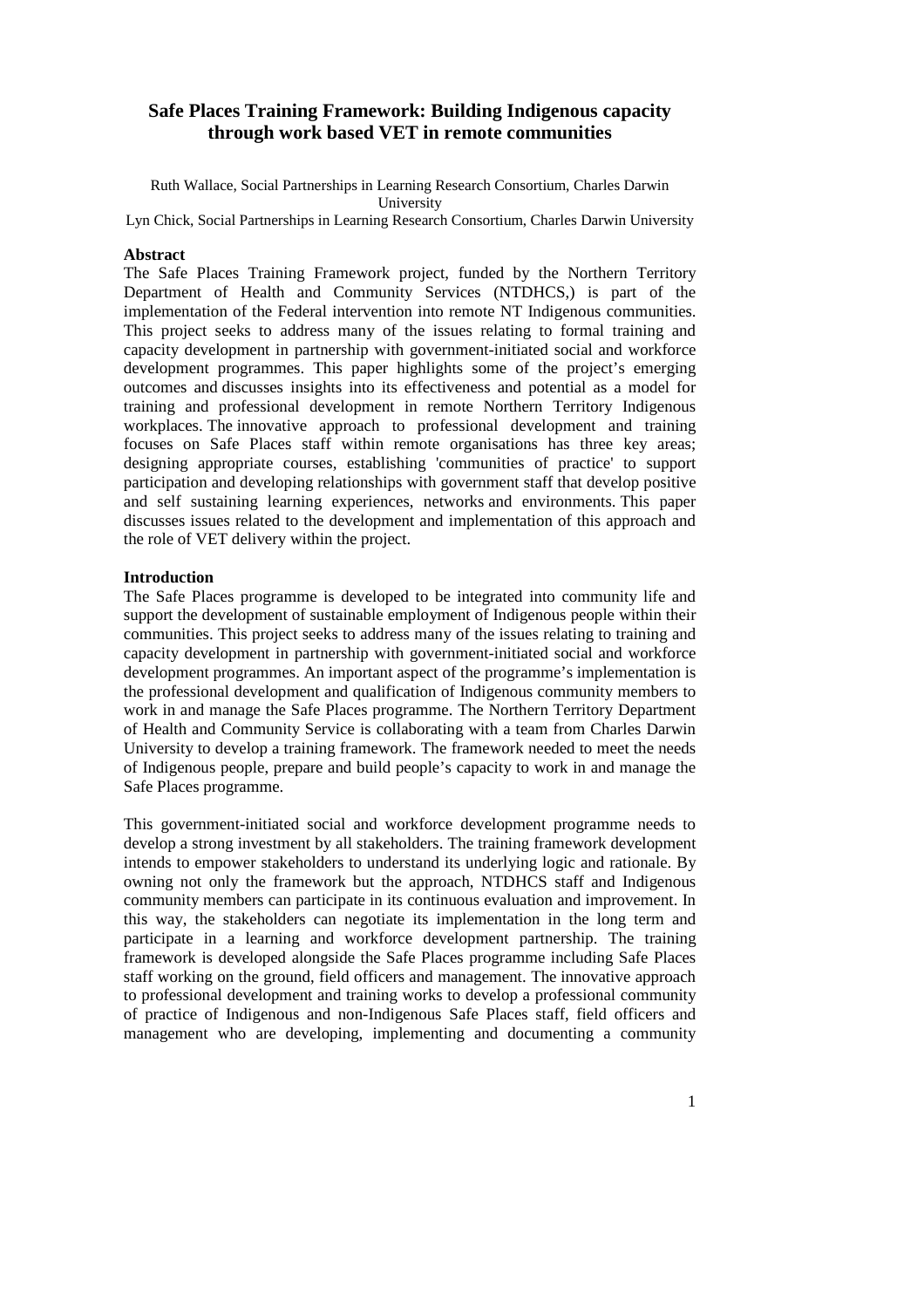partnerships to addressing domestic violence. The framework is mapped to nationally accredited qualifications, employability skills, position descriptions and a sustainable employment path. This framework development and design also recognises the value of positive relationships in developing positive and self sustaining learning experiences, networks and environments. The challenge of this project was to develop a responsive and inclusive training framework that manages Indigenous Australians expectations of training and employment and Territory and federal expectations of the Safe Places programme.

# **Significance**

This project is aligned with the Council of Australian Government's (2004) goals by *striving for best practice in the delivery of services to indigenous people, families and communities* and *committing to cooperative approaches on policy and service delivery between agencies, at all levels of government and maintaining and strengthening government effort to address indigenous disadvantage*.

Indigenous people have identified the essential role of sustainable economic development in community independence, cultural maintenance, self-esteem and economic independence and the importance of engaging Indigenous people in productive economic activity. The *Northern Territory Indigenous Economic Development Strategy (2002:1)* recognises the *strength, diversity, resilience, and cultural integrity* of Indigenous people who also experience the high levels of disadvantage which impact the capacity of people, families and communities to engage in economic and social development activities. The challenge then for VET policy makers is to make sure stakeholders' preferences are accommodated; VET remains relevant to stakeholders and ensure stakeholders voices are not rationalised into a single system (Campbell 2000).

Young, Guenther and Boyle (2007:7) have found there is a *significant misalignment between the content and delivery models of VET and the prior skills, educational demands and aspirations of desert Indigenous people. VET programmes struggle to adapt to and address the types of learning needs that arise as a result of language and cultural differences and the different ways work is constructed.* 

As part of the Federal Intervention into Aboriginal Communities to halt child abuse in Indigenous communities of the Northern Territory, the NTDHCS is building a series of Safe Places in remote communities. The location, design and placement of the buildings and the associated Safe Places programme are being negotiated with remote communities (Department of Health and Community Services Family and Children's Services: 2007). The Safe Places programme is developed to be integrated into community life and support the development of sustainable employment of Indigenous people within their communities. An important aspect of the programme's implementation is the professional development and qualification of Indigenous community members to work in and manage the Safe Places programme at every level that incorporates a career pathway.

#### **Literature review**

Developing an effective training framework for Indigenous contexts needs to recognise the expectations and realities of Indigenous people and utilise best practice in developing vocational training and qualifications. Conducting a review of research Miller (2005) found the key factors in implementing training that meets the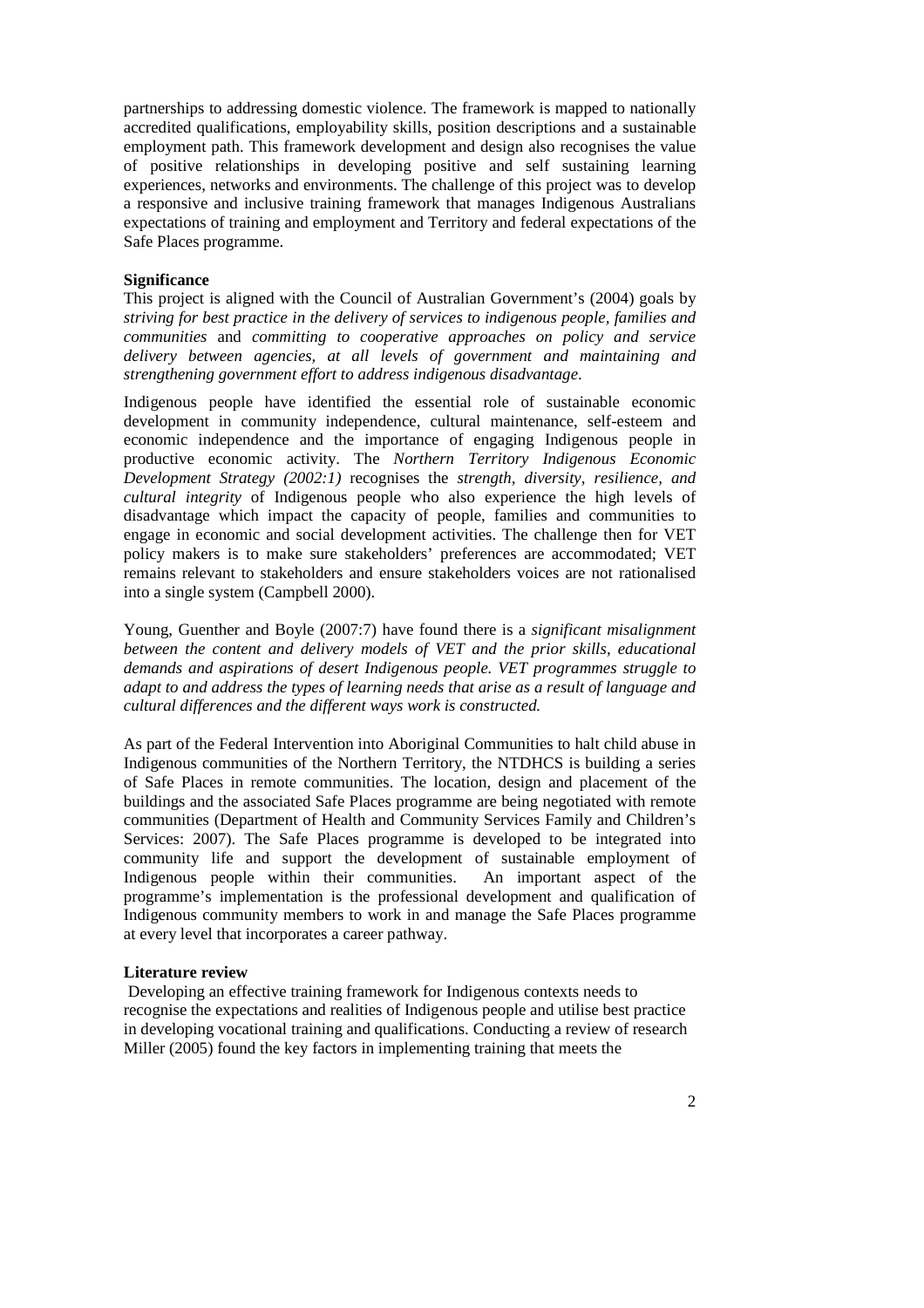aspirations of Indigenous Australians which include self development skills, completion of educational subjects and courses at all levels, employment, self determination and community development. These aspirations are the key starting point for developing and implementing a training plan with Indigenous people, training organisations and industry partners. Miller found seven key factors are associated with positive and improved outcomes from vocational education and training for Indigenous people. These outcomes must be considered regardless of the location, time or context;

- '*community ownership and involvement*
- *the incorporation of Indigenous identities, cultures, knowledge and values*
- *the establishment of 'true' partnerships*
- *flexibility in course design, content and delivery*
- *quality staff and committed advocacy*
- *extensive student support services*
- *appropriate funding that allows for sustainability'* (Miller 2005:5)

An integrated approach to professional development, then recognises the educational experiences of participants, provides a scaffolded (based on Vygotsky's (1978) zone of proximal development) approach to learning and work in the community services sector, recognises and incorporates Indigenous knowledge and experience, is integrated into the working lives of Indigenous people and offers a career pathway in the Safe Places programme or, if appropriate, other workplaces in the community. Vygotsky's (1978, Bockarie 2002) defined the 'zone of proximal development' in terms of the distance between a students' actual developmental level demonstrated by problem solving independently and the students' potential development level through guidance or support from a teacher or more capable peers. Scaffolding, then, provides a framework to support students' movement from their current level to the next level of potential development (Bruner 1975). Bockarie (2002) concludes the notion of the 'zone of proximal development', when designing and implementing programmes, can be used to maintain an effective tension between facilitating learning at students' current level and introducing concepts with the appropriate intervening support and development. He notes this process needs to recognise the socio-cultural context, students' individual differences and utilise a range of learning and communication strategies.

The National Centre of Vocational Education Research's forum on Indigenous vocational education and training noted the importance of working with employment opportunities and developing positive relationships with organisations that have the capacity and capability to support community and family goals (O'Callaghan 2005).

Young, Schaber and Guenther (cited in Miller 2005) identified the importance of training being 'demand responsive' rather then 'supply driven'. Of value then is the identification of training approaches that reflect the stakeholders' priorities and are developed with Indigenous stakeholders (Campbell 2000) and are part of lifewide and lifelong learning. Field (2006) describes lifelong learning in terms of the *many different areas of life in which people continue to acquire and create new skills and knowledge throughout their lifespan.* Flamsteed and Golding (2005) emphasis the importance of learning through business and incorporating learning opportunities that are linked to earning, context specific, developed in parallel to actual work and applied through practice in commercial business activities. They also note the importance of incorporating resources that are responsive to Indigenous businesses'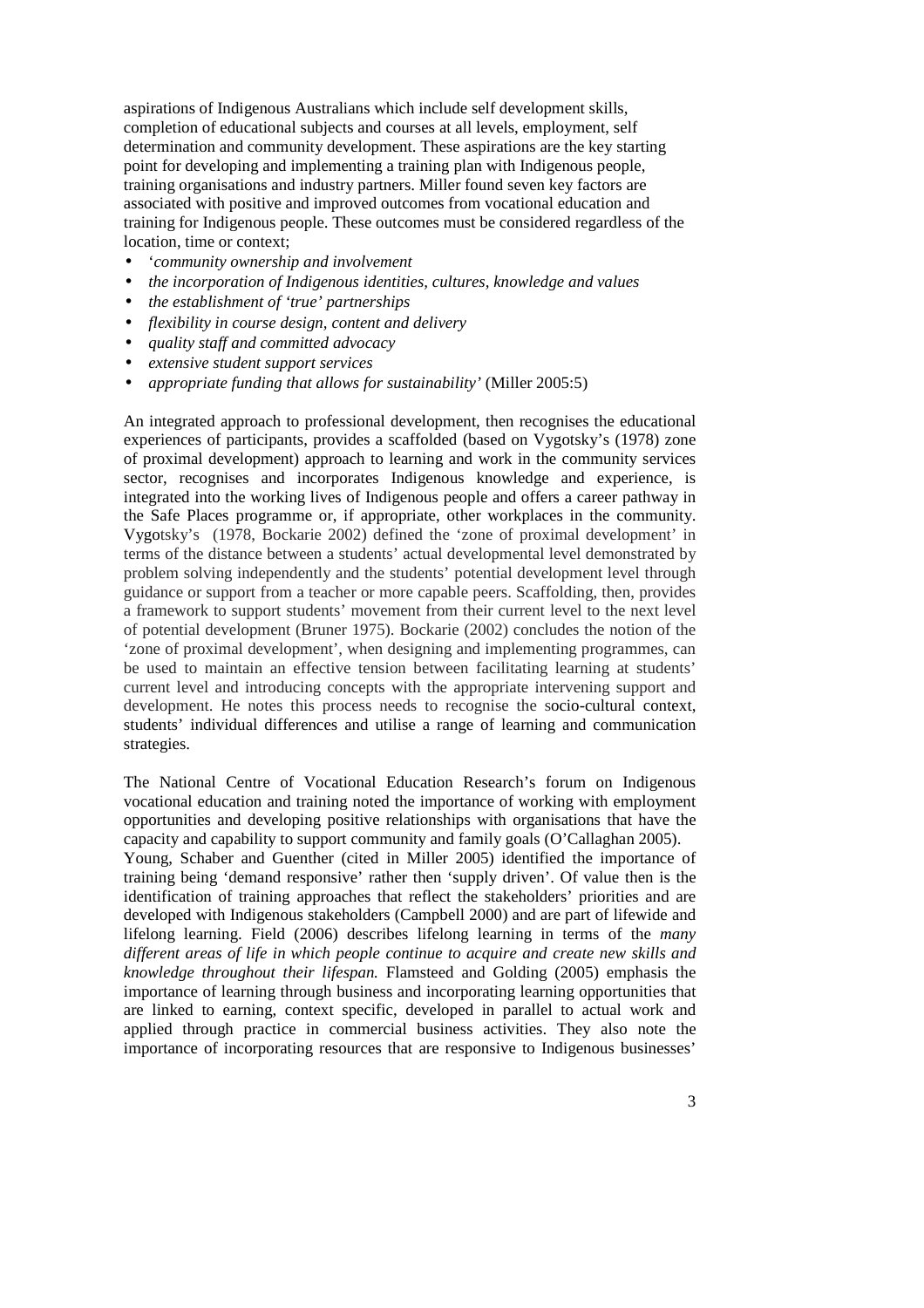and potential students' and communities' needs. Workplace learning (Billett 2001, Castleton 2006, Mitchell, Chappell, Bateman and Roy 2005) recognises the complexity of the interactions in workplaces, participants, the resources they use and ways they learn from them. It emphasises the value of communication and the symbolic interactions that a part of the workplace culture.

Young, Guenther and Boyle (2007) found effective training linked to improving livelihood opportunities for Indigenous people was reliant on a commitment to sustaining and nurturing partnerships between stakeholders in training and employment and the facilitation of communication between non-government organisations, government and other agencies and local Indigenous communities. They found formal training needed to include non-formal elements, flexible and innovative delivery methods, support arrangements and mentoring by Indigenous elders. Partnerships need to be both innovative and flexible when responding in training and employment needs. Work-based learning approaches are being utilised as they are integrated and relevant to community based training and workforce development. This approach also meets stakeholders' aspirations for programme participation. Keevers and Outwaite (2003:80-1) note workbased learning challenges the classroom by starting from specific competence and works back to the generalisable case. Learning is less explicit and taught as an integrated event. Workbased learning supports people to recognise and value the skills inherent in their work and study, enables people to reflect on their experiences, the reasons practice occurs in a specific way and how it might be different.

The development of community generated programmes is preferable to initiate effective partnerships, government-initiated programmes, on the other hand, risk being imposed with minimal engagement by Indigenous community members. The development of an effective approach to training and regional economic development must include strong partnerships that create individual and community confidence, sustainable career pathways and effective regional strategic development (Allison, Gorringe and Lacey 2006). Communities of practice, a form of network can be used widely in VET to address urgent issues. Communities of practice are defined by Wenger (1998) as groups of people who are bound together informally through shared expertise and interest in a joint venture. Through a range of structures participants share knowledge in creative ways to develop new approaches to issues of mutual concern,

Mitchell, Chappell, Bateman and Roy (2006:32) noted networks are complex, constituting *multiple parties with diverse and challenging goals.* Networks are also used to assist practitioners and varied stakeholder groups to build relationships and be responsive to students community needs. One approach to development that can be used to underpin this partnership or network is a community of practice. Wenger (2004) describes communities of practice as social structures which have been brought together by a commitment to interact regularly and develop their understandings, skills and knowledge through shared practice. 'Communities of practice are social structures that focus on knowledge and explicitly enable the management of knowledge to be placed in the hands of practitioners' (Wenger 2004:2). It is *the role of 'top down' people to interact with 'bottom up' people to understand each other and create a new borderland …to maximise local learning outputs in the greater district, regional and national interests* (Falk and Surata: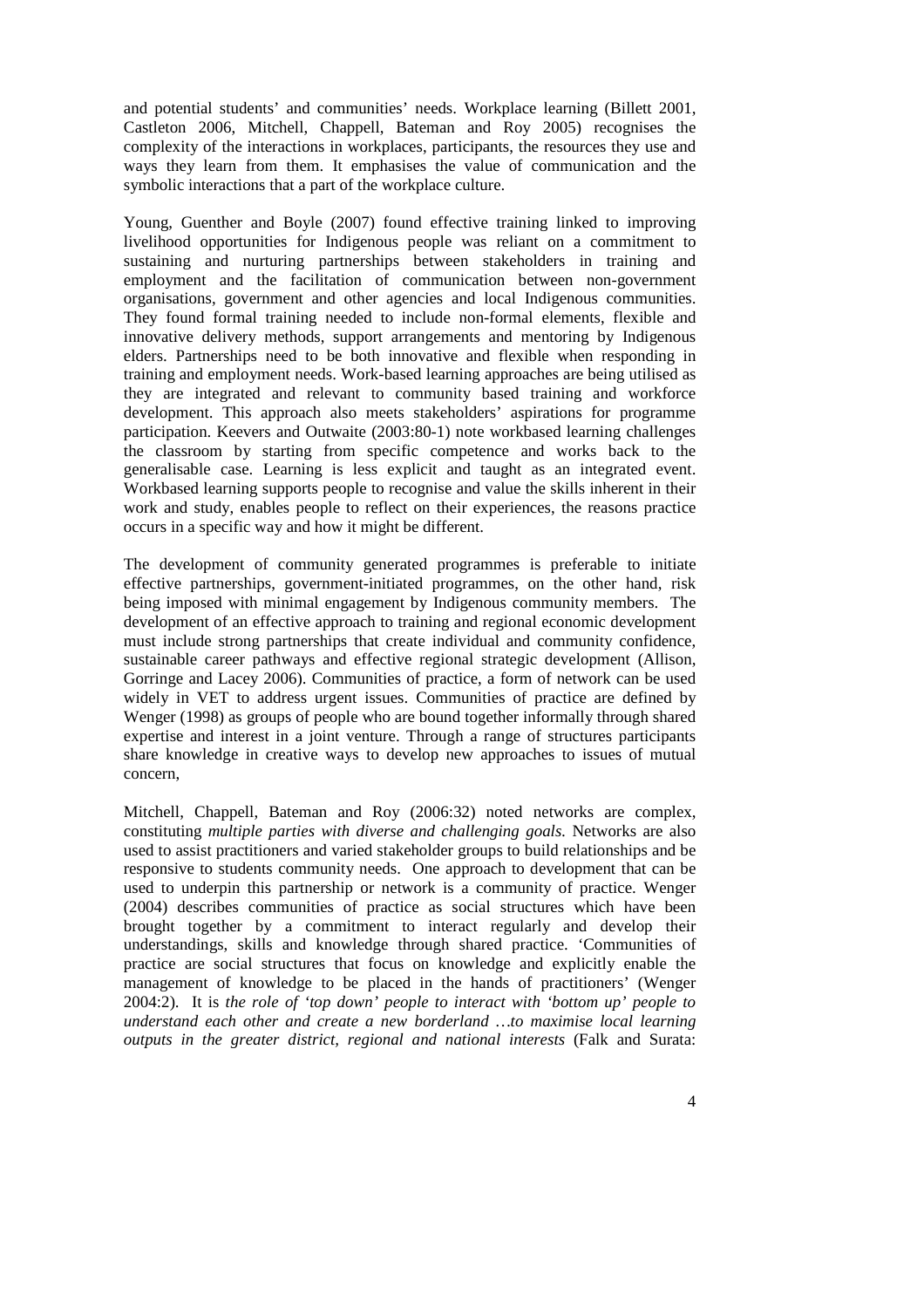forthcoming:26). The community of practice approach can be used to facilitate the process to ensure all stakeholders are invested in and feel ownership of the programme; its ongoing potential and connection to employment and economic development.

# **Approach**

As this was a new Federal Government initiated programme the initial discussions were undertaken with NTDHCS staff including key Indigenous staff, with extensive experience in family safety programmes in remote communities. The second phase is piloting the programme with the Indigenous community members who will be involved in the training and programme implementation. This is expected to commence in the first half of 2008. As part of the implementation of the Safe Places programme, the NTDHCS has contracted a research team to develop a training framework; this framework will be based on courses ranging from Certificate I to Certificate IV levels as part of the Safe Places Training Framework. The Safe Places programme is designed to be much more than Safe Places but to provide communities with both the infrastructure and resources to support Indigenous men, women, children and families in remote communities. Safe Places ideally will be made up of a work force from the local community, and staff will carry out a variety of job roles and it is envisaged that training for staff will occur on site.

Through collaboration, the project and government teams are designing a training framework to be used as a guide to align job roles and responsibilities and skill sets to Nationally Recognised units of competency and courses. As the workforce for the Safe Places is identified from the local community, local staff may carry out a variety of job roles and move within the organisation.

The principles of the training framework are;

- 1. Locations of the Safe Places are remote and contextually unique; training and professional development would take place on-site and integrated into the community and workplace.
- 2. The framework identifies and matches Safe Place job roles and responsibilities with units of competency from the relevant nationally endorsed Training Packages.
- 3. The training pedagogy and content is based on the Safe Places position's skills sets, context and their relationship to endorsed competencies' description
- 4. Training builds to support a sustainable economic, culturally inclusive, community-based programme.
- 5. The need to build a large workforce in a community in a short period. This means the programme will include appropriate people with minimal English literacy, community services' workplace communication skills and experience. The definition of appropriate' was defined with NTDHCS staff and Indigenous community representatives and includes passing a police check and support from the local community.
- 6. Resources need to be developed that respect and incorporate Indigenous literacies, knowledge of and understandings about family, relationships and community services. As such content must be developed with community approval and include the collection of NTDHCS required data. NTDHCS has developed digital visually based data collection methods with Indigenous people working in the area.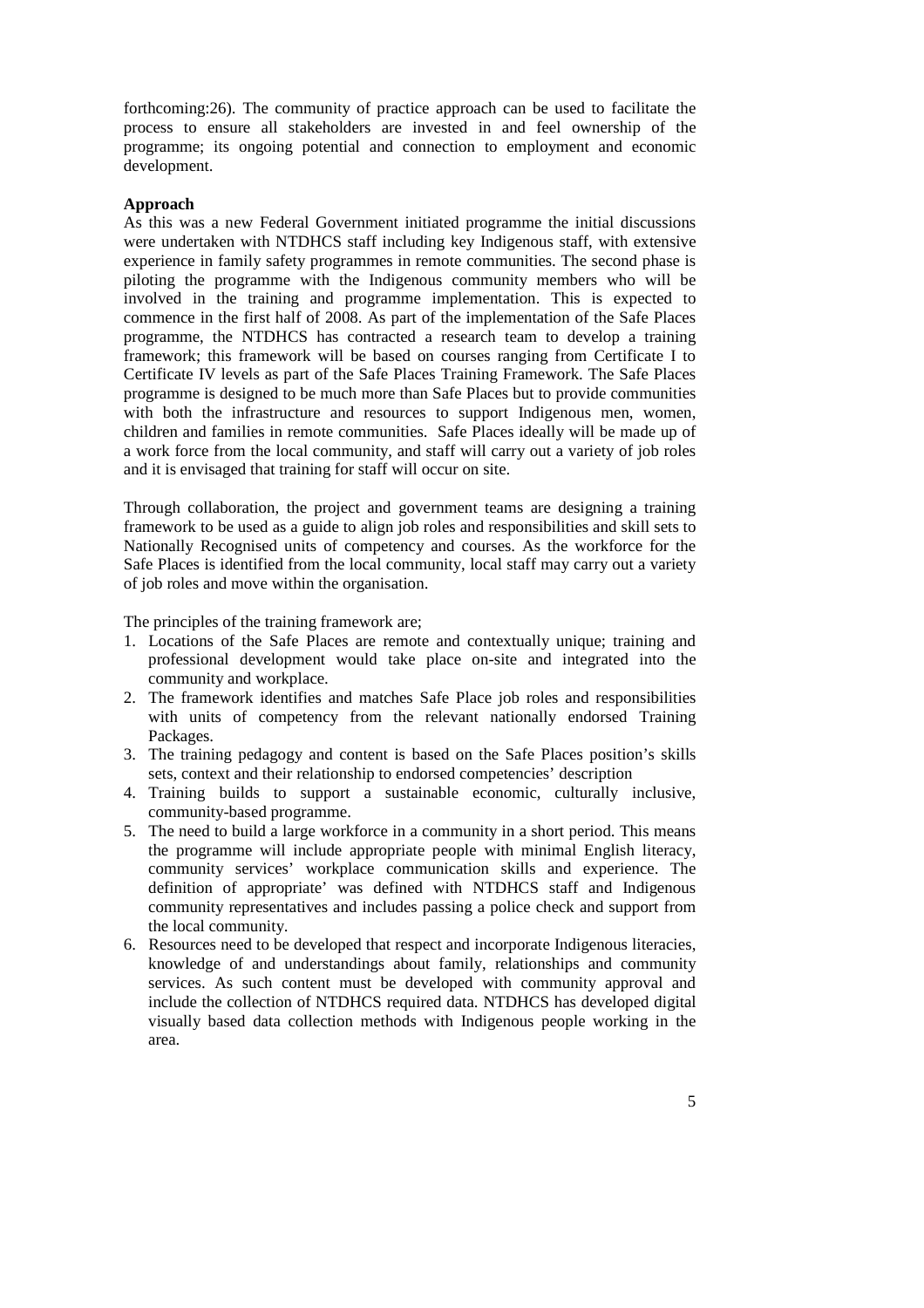- 7. All resources are inclusive, include visual and digital resources for teaching and the programme does not rely on having the English written skills assessed at the National Reporting System Band 3 or above, to enter the programme.
- 8. Students' progression is supported through a scaffolded approach to a framework from Certificate I to Certificate IV.
- 9. The programme includes a set of generic skills to enable people to move into other training and community employment. The programme also need to be customisable to other programmes
- 10. The programme is easily matched and integrated with existing and future editions of relevant qualifications such as the Aboriginal Health Worker Programme and the Community Services Training Package

After initial consultation a draft of the framework was presented to the NTDHCS to both ask questions and clarify that the project is proceeding on the right track. Input from experts on the ground throughout the process has been essential to ensure the most appropriate units of competency are selected and the inclusion of case studies that reflect the reality of working in a Safe House (the infrastructure in which the Safe Places programme operates) in a remote Indigenous community. Indigenous stakeholders' input through piloting is essential in the refinement and success of the framework. The resources have been developed with a 1:1 model of a Safe Place, NTDHCS video production team and DHCS staff. In this way the resources are designed for the Safe Houses' context and feature Indigenous people in the key roles of responsibility.

The framework is a tool for all stakeholders and underpins the training. The tool will consist of several sections determined by the needs of all stakeholders, initially these could include;

| Introduction: An outline of the resources with sections specifically     |
|--------------------------------------------------------------------------|
|                                                                          |
| How do Safe Places work?: A background document for trainers that        |
| outlines the Safe Places programme as it operates in different sites and |
|                                                                          |
| Qualifications and courses: An outline of the qualifications and         |
|                                                                          |
| Glossary; A list of relevant terms for the Safe Places programme for     |
| trainers and students. This will be supplemented by staff as the         |
|                                                                          |
|                                                                          |
| Training approaches: A description of the workplace based training       |
|                                                                          |
| Training packages/rules and Implementation guide                         |
|                                                                          |

The approach recognises the significant knowledge all the participants have about working in complex remote environments and socially based programmes. It builds from this to the skills sets required to undertake the roles in the Safe Places programme and works to deepen participants' understanding and management of the programme over time. The reflective learning cycles are integral in developing professional approaches to family harmony based on Indigenous perspectives of life, family and health. This approach does not expect one trainer will know everything rather particular expertise can be drawn on to address specific areas of importance

Deleted: Gg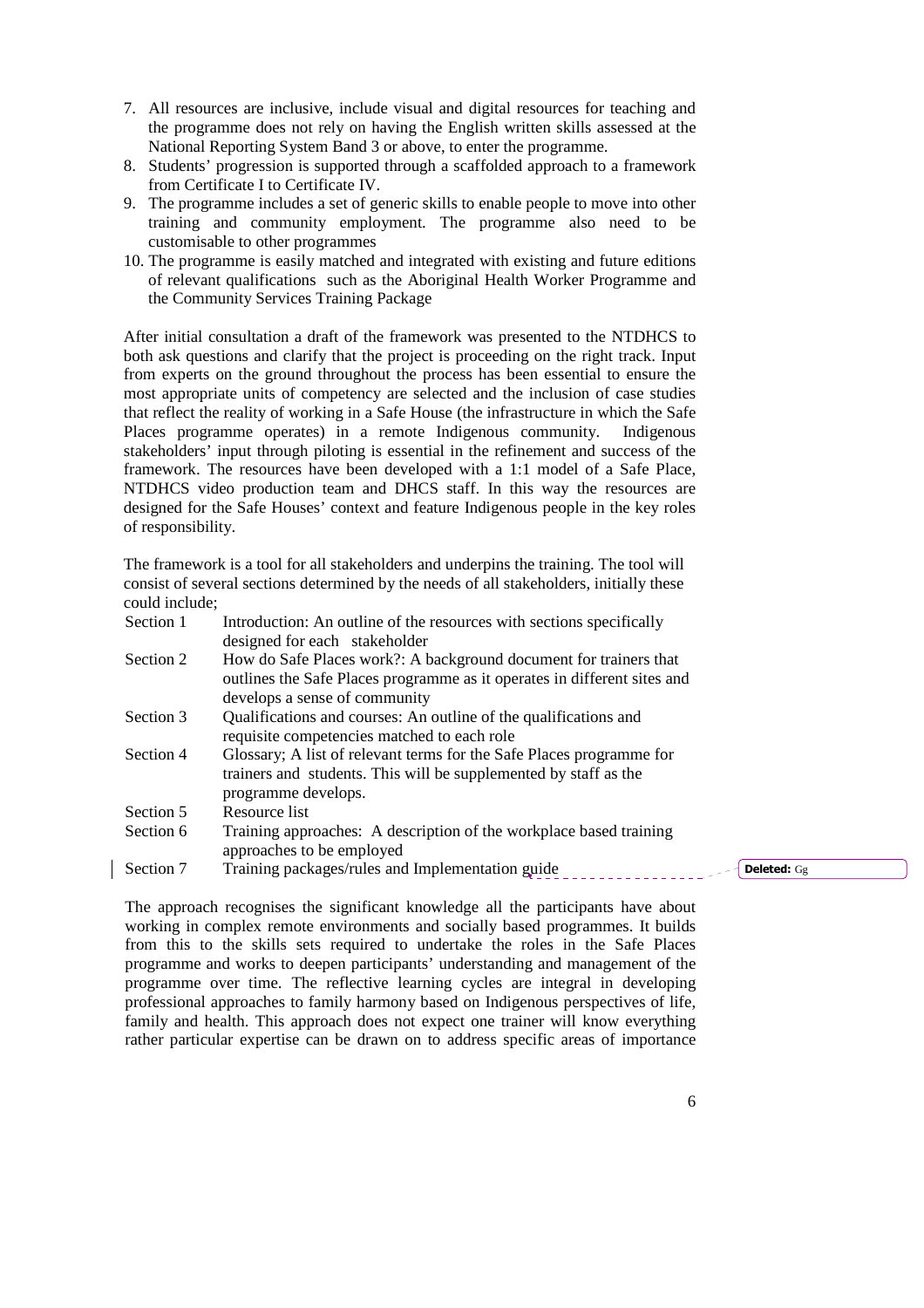when participants are ready. In this way the students' interest directs much of the learning experiences and high level expertise informs learning. The cycles are conducted through a series of negotiated professional learning projects and learning sessions that are mapped to the appropriate modules predominately from the Community Services Training Package. The learning materials have a strong focus on visual and accurate representations of the relevant concepts as they operate in Indigenous communities. For example digital stories and videos developed in the Safe Houses. The potential of presenting information in a range of languages is yet to be explored.

Each of these sections are reviewed annually and revised as required. The tool is a model of training that is innovative in its approach and developed to meet the needs of the students who will be working in the communities. The framework challenges traditional class room based models and focuses on training on the job in relevant situations.

#### **Findings and Discussion**

The development of this framework has tested the rhetoric about participative training development in a mandated programme environment and found the following approaches as important and viable. The stakeholders established a learning partnership to develop the framework. A negotiated training model needs to be based on understanding and meeting the individual needs of the students and the demands of the role to be undertaken as well as the employer. The training framework was negotiated with NTDHCS team as they would be implementing the training model with accredited trainers The NTDHCS staff has a vested interest in and understanding of the programme, by discussing the various limitations and opportunities of the VET system and how they would match to the needs of the Safe Places programme, as it develops. In this way the staff have an understanding of the underpinning rationale for this approach to training Staff also became interested in the Certificate IV Training and Assessment studies using similar principles, through involvement in training and the ongoing discussions about the best ways to develop the framework, a shared ownership of the framework was established. In this way the framework will grow beyond the life of the partnership with the developers.

The partnership team started by mapping the skill sets inherent in each position to the position description, competency elements and performance criteria. In reviewing both the range statement and context of assessment of a number of units, the discussion about Training Package rules and components opened up the possibilities of the way in which the programme could be taught and assessed. For example

- Identifying units that can be assessed in a language other than English,
- Using work based projects as assessments
- Having the materials tailored for training specific to the Safe Places Programme

This opened by discussing the possibilities for the framework and established a new way of thinking about what this programme could be; an important point in the initial discussions. By focussing on what could be, the team could concentrate on working from the students' strengths and needs, rather than the training systems'. The next step was mapping of the levels of the job roles to the National Quality Framework levels which assisted in the determining the choice of units of competency, transition points and the overall structure of the training framework.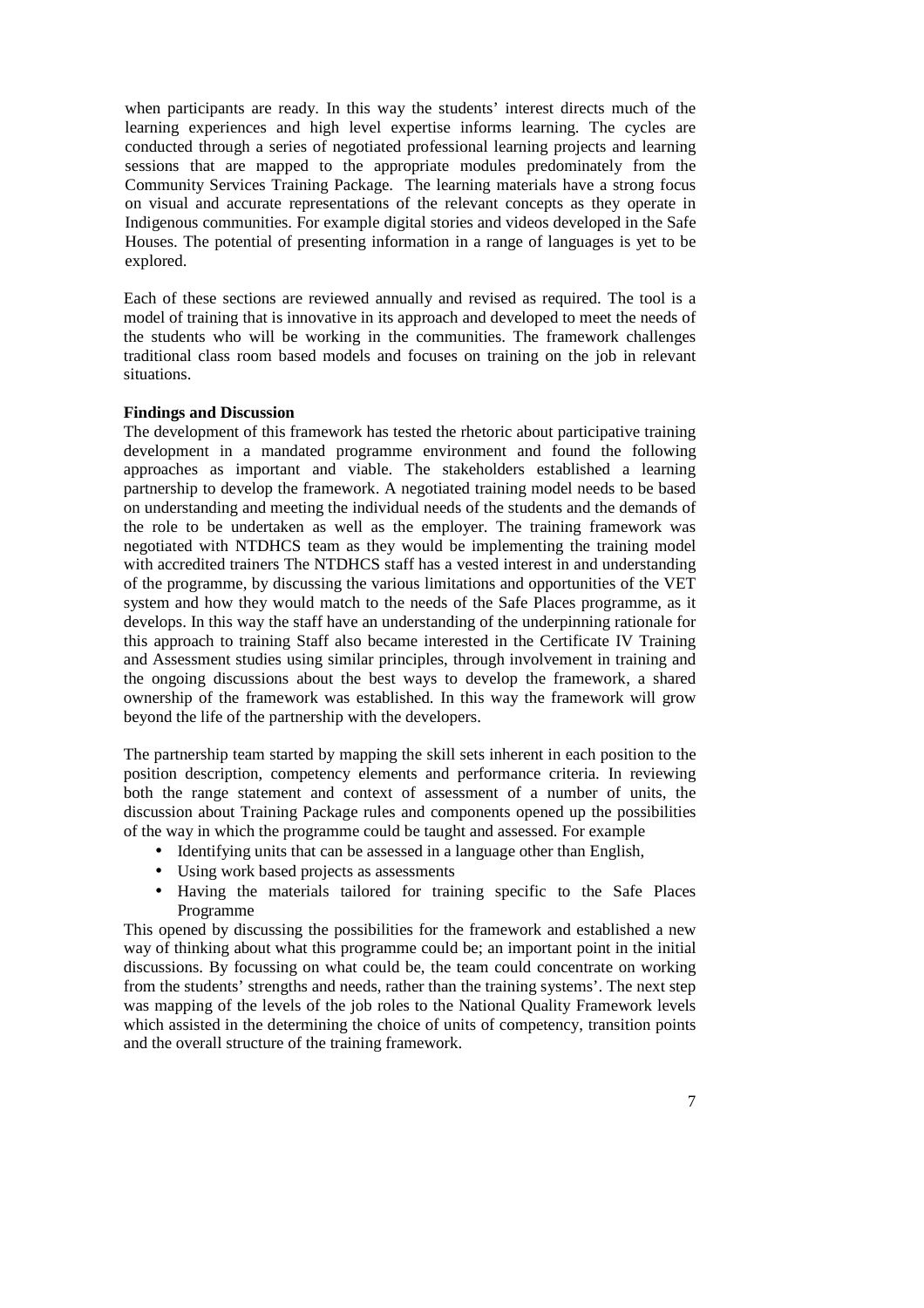The workbased learning model was based on a strong mentoring element, staff would be working with an experienced supervisor who would assist with a large degree of their on the job training. As people develop their skills and complete the relevant qualifications they inturn become mentors to new staff. The preceptor model was borrowed from the health education sector and was valuable in this emerging community programme. It was also a good way of ensuring the incorporation of Indigenous knowledge into the training framework; which could prove difficult for trainers who are not from or extensively involved in the relevant communities and the Safe Places programme. The preceptor model assists to develop communities of practice within the workplace. This is a key aim in the approach used as it will extend the learning beyond formal training sessions. Ultimately this can lead to Safe places staff becoming the trainers in the programme in the long term.

A portfolio of evidence samples that guide students/staff in developing their own evidence for assessment and Recognised Prior Learning was developed as well as exemplars of work based projects. By analysing the work tasks and resources with NTDHCS team we designed a range of projects using existing and easily accessible information and communication technologies, tasks required in the job role as well as the requirements of the funding body. The evidence is collected through normal workbased practice and includes the Safe Places management software which relies on visual representations of work undertaken and statistics. The NTDHCS team designed the case studies that will be used for training to ensure there was high congruence with the environment within which the Safe Places programme would operate within. It is anticipated that these will be developed with cohorts of students as they and the programme develops. There is clearly a need to move away from traditional text based learning using work books to using the literacies that are required in the job roles and the emerging digital age, i.e. visual and digital literacies. This includes a web based system to collect daily activity statistics for standard reporting e.g. number of incidents, who was involved, time of day and intervention by Safe Places staff.

The development of the framework and relevant resources has started from the programme that will operate in Indigenous contexts. This approach values Indigenous knowledge and contexts as a valid point of reference and study, it does not assume that a Western model of domestic violence response is the starting point and any other model is the anomaly. Similarly the training framework starts by recognising the participants' knowledge and context and works to build capacity and competence in the workplace and relevant industry. This meets the intention of the Community Services Training package and the COAG agenda. The next stage is to pilot the project in remote Indigenous communities and collaborate with participants to develop the framework and related resources.

As the Safe Places programme develops over time, the ownership and investment DHCS and Indigenous community participants will be tested. This will test the efficacy of the learning partnership and the sustainability of the Training Framework.

# **Conclusion**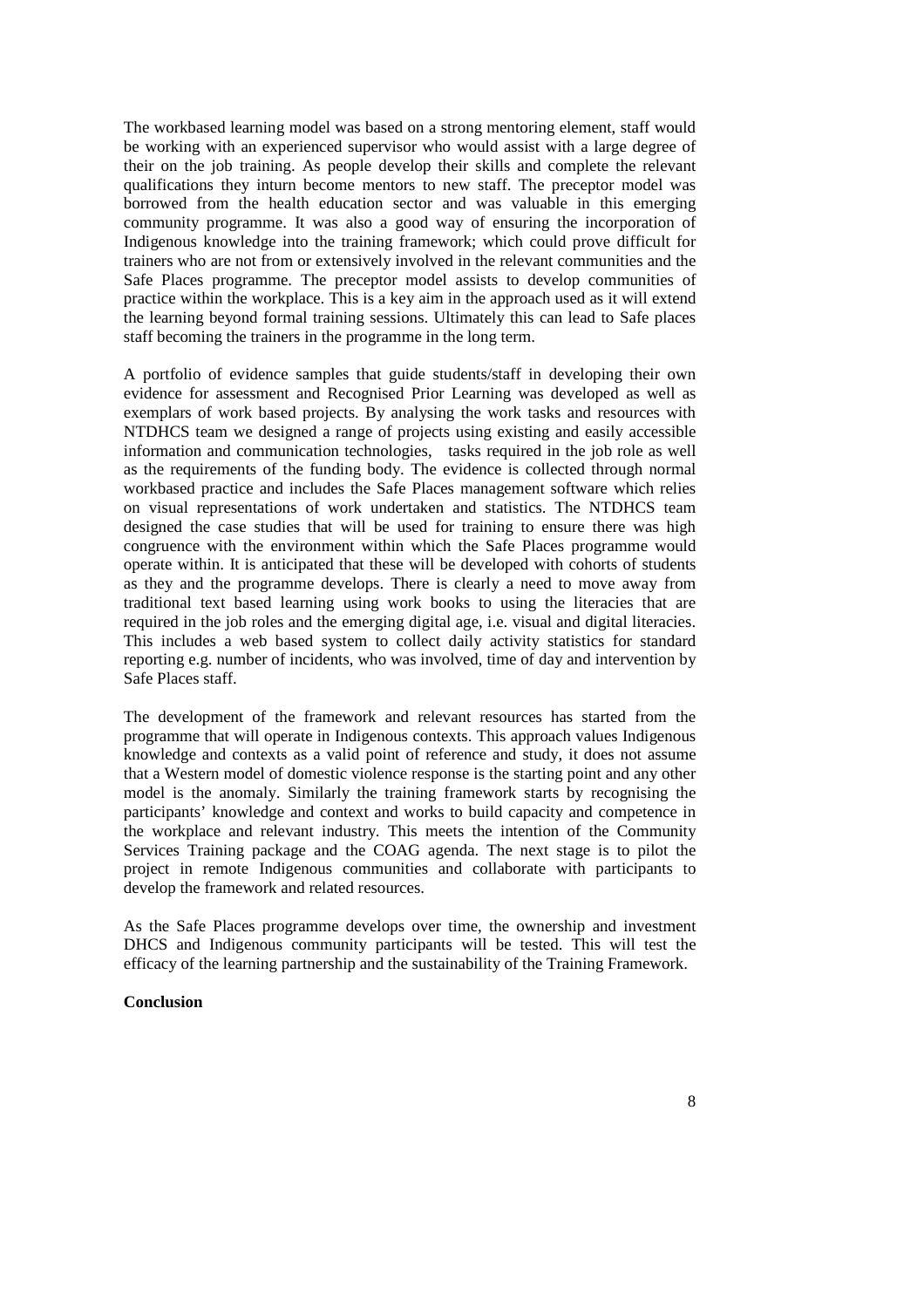The development of the Safe Places Training framework was conducted by establishing a learning partnership between teams from different systems, experience, knowledge and power bases. This government initiated programme team, rather than a community generated programme, has challenged itself to work with the knowledge and experience of Indigenous communities members and the National Training System to develop an effective and sustainable programme. The team's learning partnership was key in this process' development and we anticipate this will continue to be the case in the future. It was important to work with government through out the whole process rather than be contracted to do the job in isolation and we believe this improved the tools ready for piloting for four reasons;

- Through discussion and analysis of what is envisaged and what was possible we had a better shared understanding of what was being asked for and ways this could be achieved. Ultimately this went beyond our initial ideas of how training can be constructed.
- The framework assumes Indigenous partners, participants and contexts are core in defining the knowledge and skills sets, the evidence to be collected and pedagogy for training delivery
- Relationships of trust take time but are fruitful in achieving positive outcomes for all stakeholders, by working from across three different knowledge systems (indigenous, government and education) and taking time to develop that trust the team could see new opportunities and be flexible. The team developed a better understanding of each group's priorities and understanding of the work and were more open to the discussion about what could be.
- The programme is a co-production with shared ownership and investment by a range of key people. This will support its development as the programme matures, training packages change and potential links arise. As a pilot, the framework will evolve as the Safe places evolves, the continued input and ownership from stake holders is essential in this process.

The Safe Places programme and framework will now be tested through the pilot with remote Indigenous communities in the Northern Territory. This will test the efficacy of the learning partnership and whether the training framework provides sufficient flexibility and depth of understanding of the Safe Places programme and remote Indigenous partners' knowledge and learning.

# **References**

- Allison, J., Gorringe, S and Lacey, J. (2006) *Building Learning Communities: Partnerships, social capital and VET performance.* NCVER: Adelaide.
- Australian National Training Authority (2004) *Shaping our Future: Australia's National Strategy for VET 2004-2010.* ANTA: Brisbane.
- Billett, S (2001) *Learning in the Workplace: Strategies for effective practice.* Allen and Unwin: Sydney.
- Bockarie, A. (2002) The Potential of Vgotsky's Contributions to Our Understanding of Cognitive Apprenticeship as a Process of Development in Adult Vocational and Technical Education, *Journal of Career and Technical Education*, v19 n1 p47-66 Fall 2002.
- Bruner, J. S. (1975). The ontogenesis of speech acts. *Journal of Child Language*, 2, 1- 40.